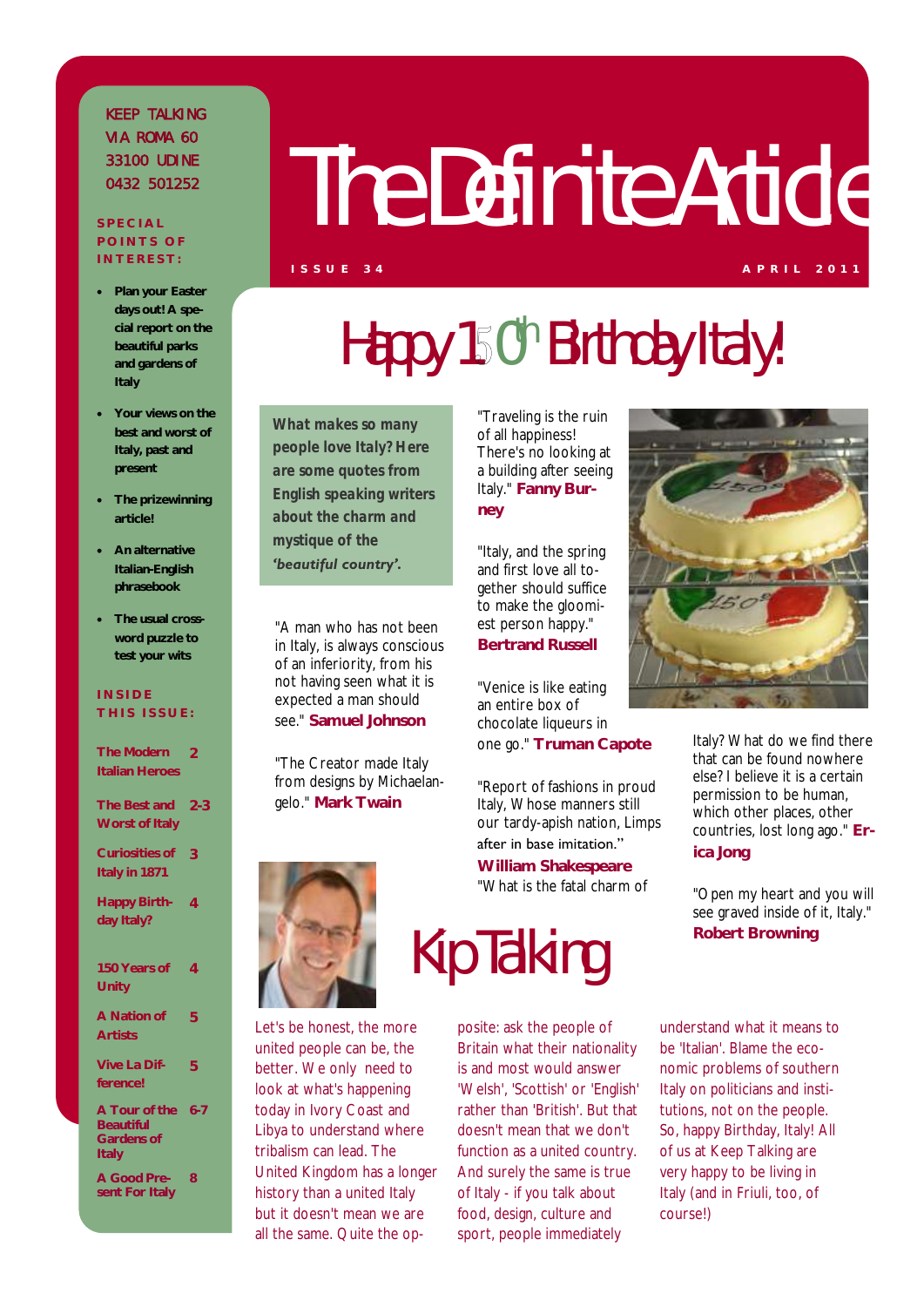#### **P A G E 2**



*Garibaldi in the quiet countryside of Caprera*

### The Modern Italian Heroes by Gianluca Pace

#### Poor old Italy…

Perhaps today is not the best moment to choose for celebrating your birthday, with a war coming up only a few kilometres away. Come on, you are a boot... You can go anywhere you want! You only have to wear the right feet.

But I'm sure you wouldn't just up and leave - you are so proud of your position, almost surrounded by the warm Mediterranean Sea...

Once, someone believed that you could become a united nation, rising above the ashes of the former kingdoms that were sharing out your lands. Obviously you know who we are talking about: your friend Beppe! Do you remember him? A real hero, wasn"t he? History knows him as "The Hero of Two Worlds"...

Is there anyone that you would define as a hero today? Of course you have to select only people that

live on your coasts or shadowed by the Alps... An Italian hero? Well, yes - everyone who shares that same old dream of Garibaldi"s, all the guys and all the girls who believe that Italy is first of all a nation, made up of real people, and not only a geographical expression...

*THESE* are the *REAL* Italian heroes!

#### *"Is there any*

*other country that can boast as many famous and important names in every field of art as Italy?"*



*"It is difficult for me to see only one bright side of "my" Italy."*

### The Best and Worst of Italy

### by Luigina Caporlingua

I'm Italian. I love my country. And so, although it is quite easy for me to pinpoint what I think is the

worst thing about Italy, it is difficult for me to see only one bright side of "my" Italy. Anyway, let's start with the worst thing. In my opinion, the worst thing about Italy is a

particular aspect of some Italian people"s behaviour. It's that behaviour that makes Italian people say, "Ok, we"re not supposed do to this, but…." Or "You shouldn"t do this, but I think we can do it anyway." Or the opposite: "We"re supposed to do

this, but we can avoid doing it or do it in a different way". It's good to be flexible, but that shouldn"t mean not having rules, or knowing that although there is a rule you can get away with not following it. The worst thing is that this is probably what people in other countries think about the Italians. They probably see this as one of our typical features, and, alas, some Italian politicians who represent us, don"t help to make people think otherwise. This kind of behaviour is not particularly serious in trivial, everyday situations when you don"t break the law, but when it becomes a general way of thinking, it can constitute the basis for being open to bribery.

#### Ok, now let's move on to the best thing about Italy. I think its best feature is its



culture. Italy is a very important country for history and art. The history of Italy starts with the Roman Empire and it seems to me that throughout the Western world, culture is based on Greco-Roman philosophy.

About art, there"s no doubt that the world has had a lot of important contributions from

**continued on p. 3** 

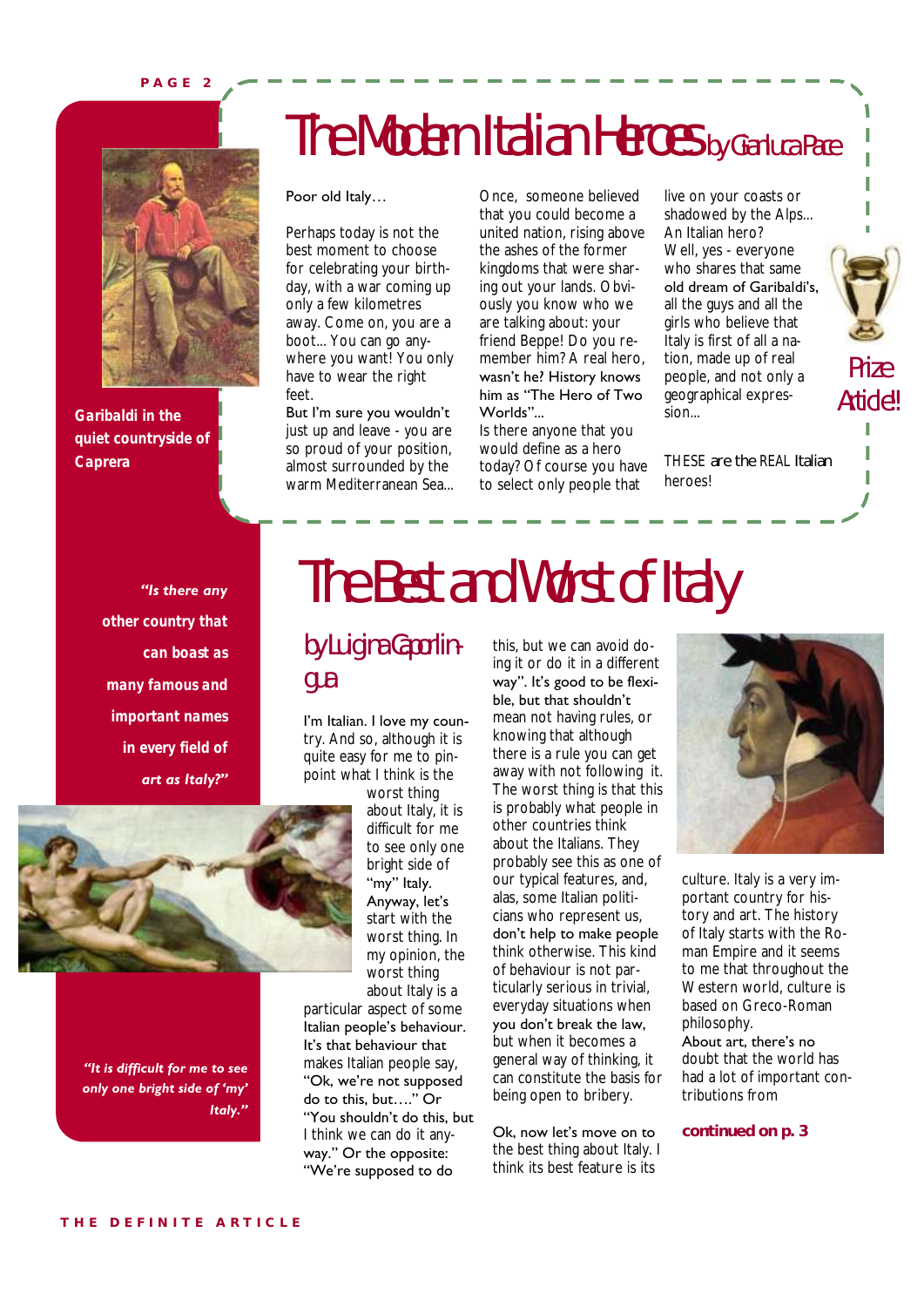## Curiosities of Italy in 1861 by Maddalena Sacilotto



#### **Massimo D'Azeglio**

Today, everyone speaks Italian, but in 1861 this was not the case. Massimo D'Azeglio, writer and politician, said the famous phrase "We have made Italy, now we must make Italians".

150 years ago the population of Italy was 26 million, but only 600,000 knew Italian and 75% of them could neither read nor write.

On 27 January 1861, there were the first elections to elect the first Italian parliament, but only 2% of the population had the right to vote. Out of a total of 419,000, only 240,000 voted, and just 169,000 votes were deemed valid.

The Italian people liked the idea of a united Italy. There were many things to fix. The country was poor, lacking in resources, raw materials and infrastructure. Suffice it to say that in Italy there were only 2,400 km of railways against 9,000 in France, 11,000 in Germany and 14,600 in England. There were no national roads (we had only four). In fact, for a long time the sea was the cheapest and fastest way to connect central and southern Italy.

Of the working population, who were mostly farmers and manual workers, 70% were engaged in agriculture and 18% in industry. At the end of 1863 monetary union was established, whereas before the unification of Italy there were

268 different metal currencies. Children didn"t go to school

but to work in the fields to help the family. There were only 1,133,000 pupils attending primary schools, 16,000 attending middle schools, and only 6,500 went to university. The diet was rich in carbohydrates and low in protein. We ate mainly barley, rye and cereals, and legumes were our 'meat', our main source of protein. Because of this diet, people developed several kinds of malnutrition. 28% of the men who enrolled in the army, were turned away due to problems such as rickets or hunched backs.

A curiosity regarding salaries an errand-boy could earn about 800 lire, compared to the1,200 lire earned by whitecollar workers, while a director general of the state earned more than 8,000 lire.



*"150 years* 

*ago the population of Italy was 26 million, but only 600,000 knew Italian and 75% of them could neither read nor write."*

ľ

### ...The Best and Worst of Italy

#### **continued from p. 2**

painters, sculptors, poets, architects, scientists and musicians from everywhere. We can quote names like: Picasso, Monet, Renoir, Shakespeare, Goethe, Einstein, Newton, Mozart, Bach, and so on. But, is there any other country that can boast as many famous and important names in every field of art as Italy? Italy has Giotto, Titian, Raphael, Leonardo da Vinci, Michelangelo, Dante, Gian Lorenzo Bernini, Galileo, Rossini, Verdi, Puccini, to quote just a few for each field

of art. Moreover, art and history are clearly visible in a lot of beautiful Italian cities like Rome, Venice, Florence and Siena, which are constantly visited by thousands and thousands of tourists.

Ok, I should finish here, but I can"t resist. How can I avoid just touching on Italian food, the so varied Italian landscapes and Italian friendliness? That"s all.

Try them. You can judge for yourself.

### **SEPARATED AT BIRTH?**



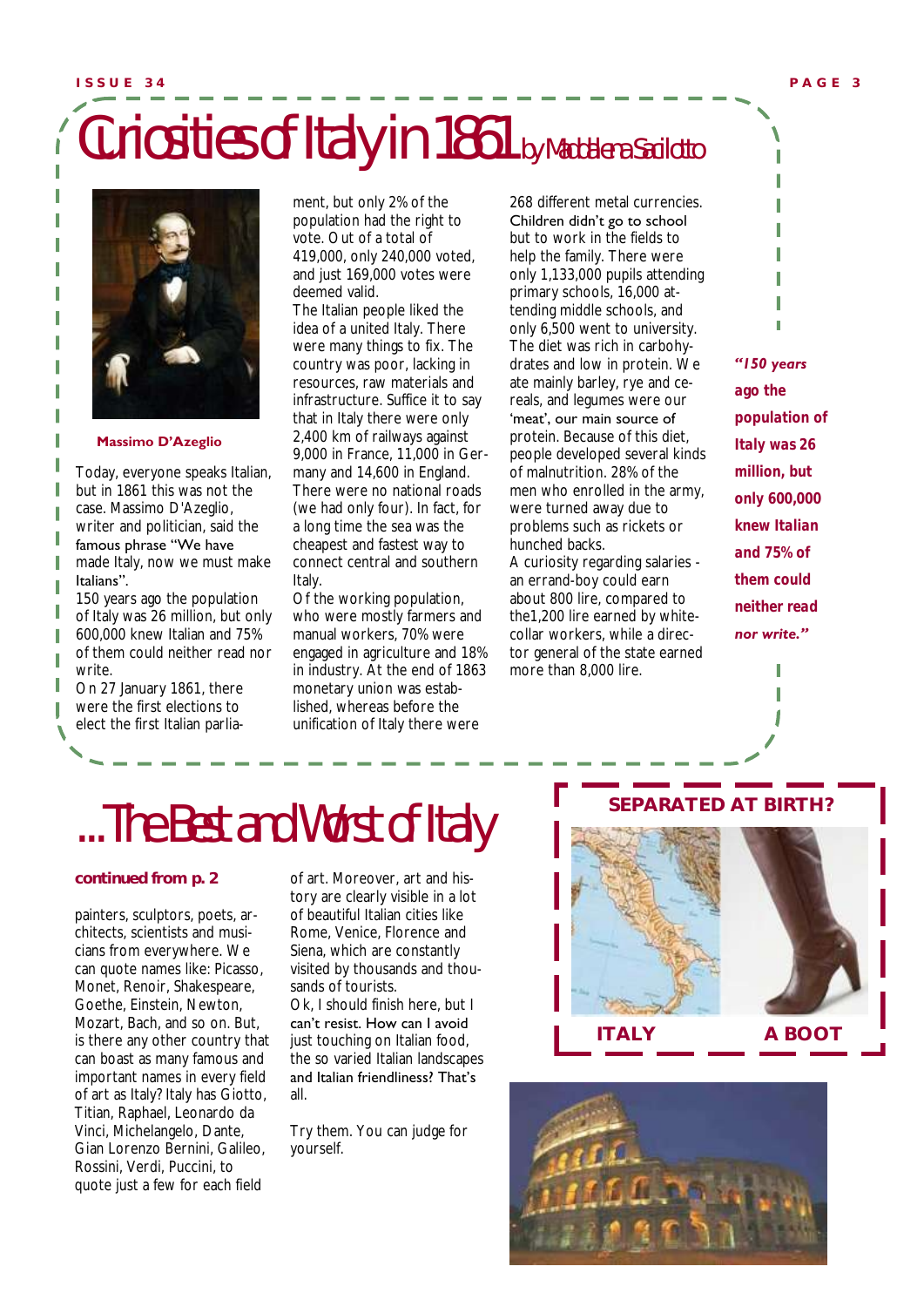**P A G E 4**



*"The enjoyment of being with friends."*

A few days ago, on the 17th of March, Italy celebrated its birth. This date was chosen as an important step in the union of the country because 150 years ago, in 1861, Vittorio Emanuele II was declared first king of Italy. This event was just the beginning - at that time, for example, Rome wasn't yet the capital, but things changed later. Although 150 years have passed, nowadays the debate about the real unity of Italy is constantly rekindled by all the differences that haven't yet been eradicated. One of these is undoubtedly the north/ south divide. This problem is as old as Italy's history because it has never been solved. However, it is not one of the main reasons

why Italy is famous all over the word. Obviously there

*"a strong sense of patriotism, was well shown after the Italian victory at the Word Cup in* 

are the well-known Italian foods and the muchfollowed fashion, yet there's more.

Happy Birthday Italy? By Sara Morettin

The English writer Paul Ginsborg, who has recently received Italian nationality, suggests that Italy's strength is its organization into small towns what we know as *comuni*. These are not just the places where Italian people can express the best of themselves, such as their enjoyment of being with friends and their feelings of solidarity, but also where citizens can use the facilities that contribute to their wellbeing. I agree with Paul Ginsborg, but sometimes it happens

that the sense of belonging to the country as a whole is lacking, in particular when one Region needs another's help. Just remember all the discussions about the waste in Naples a few months ago. On the other hand, a strong sense of patriotism was well shown after the Italian victory at the Word Cup in 2006 when a huge number of Italian flags waved out of our windows. This is what we should promote in our country and keep alive every day.

I





*"The image that Italy is showing these days is anything but unified! "*

### 150 Years of Unity by Patrizia Cosolo

Italy is celebrating 150 years since its unification. This event has created controversy among our politicians making daily headlines in the newspapers. Moreover, the decision of the Northern League not to give relevance to this event has rekindled a furious debate just a few days before the 17<sup>th</sup> of March. Furthermore, the costs which the

celebration involves have caused public concern because of our disastrous economic situation. There are also our Prime Minister"s scandals which have aroused the interest of the whole world and have provoked much fiercer disagreement among the parties. So, the image that Italy is showing these days is anything but unified!

What I really hope is that looking back on this important event in our history will allow us to find the strength to change this gloomy situation. Most of all we have to focus on the feelings which inspired Garibaldi and his men enthusiasm, love of their country and a real desire for a unified Italy.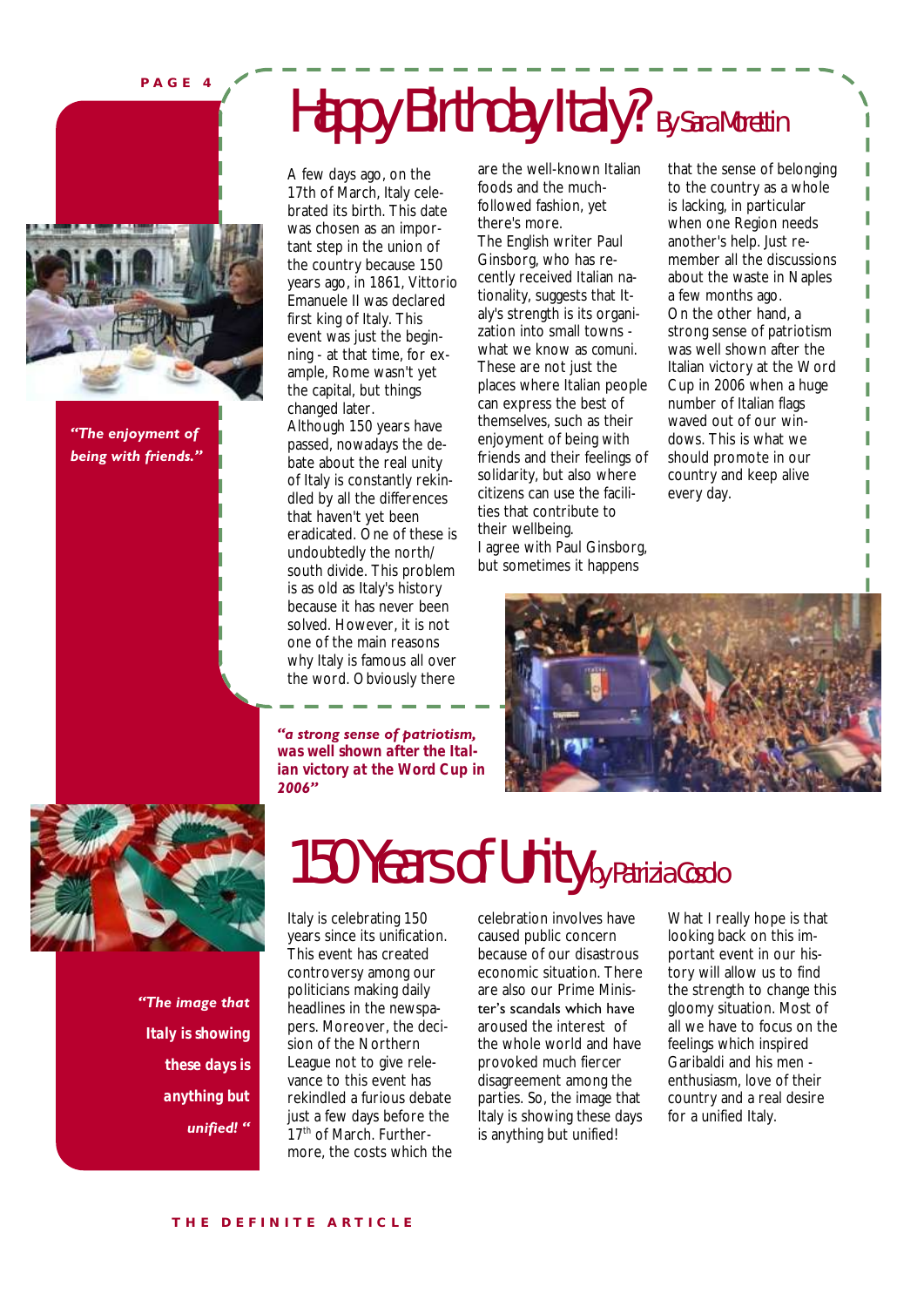### A Nation of Artists by Gino Bianchini



*"The Italian nation is well represented by a beautiful lady dressed in green, white and red"*

Italy is a nation of artists. In fact, the Italian territory is full of architectural beauties and many great Italian artists have created great works of literature, painting, sculpture, architecture, music and other artistic expressions.

This artistic and aesthetic sense, typical of Italian people, probably comes from the culture of the ancient Romans, who developed a great civilization and a language, Latin,

which is the base of different modern languages. The Romans developed art, architecture and sculpture, but also roads, politics and law in a truly incredible way for the means at their disposal. The aesthetic sense, the creativity and imagination of Italians are their strengths and are also noticeable in Italian cuisine, Italian fashion and the Italian lifestyle.

I think that Italian women had and still have an important role in the development of this creativity and in transmitting it from one generation to the next. What"s more, it is mainly Italian women who prepare food for their children, teach them to pray and how to behave, dress them, take care of them and encourage them to express their creativity through drawing and playing. Hence, the Italian nation is well represented by a beautiful

lady dressed in green, white and red, as it is often portrayed.

On the other hand, because Italian mums are essential in the education and upbringing of Italian children, they thus also determine the defects of Italian society. They are often overprotective towards their children, to whom they leave little autonomy. Therefore, Italian adults often act in society in a babyish and individual-

istic way and are more likely to compete than to cooperate. A striking example of this is the behaviour of Italian politicians.



*An example of the individualistic behaviour of Italian politicians!*

### Vive la Difference! By Miranda Fabbro

On the 17th of March 1861 Italy was united. In those years the territory was historically and culturally disparate, and in fact we still find a great deal of contrast between the regions today.

Thanks to the opportunity I have had to travel around over the last few years, I have been able to see that there are

many differences between the

north and the south of Italy. We have, for example, a different sense of family, alternative priorities in life and different ways of getting to know new people.

Nowadays, it seems to me that, not only do we have to put aside our criticisms of the differences that characterize the various parts of Italy, but we also have to learn to appreciate them and to see the value of our variety in a positive light.

In my view, if we do that, we will be able to develop new businesses, to improve our culture and to become a leader in the world.





Γ

*"We have to put aside our criticisms of the differences that characterize the various parts of Italy and learn to appreciate them ."*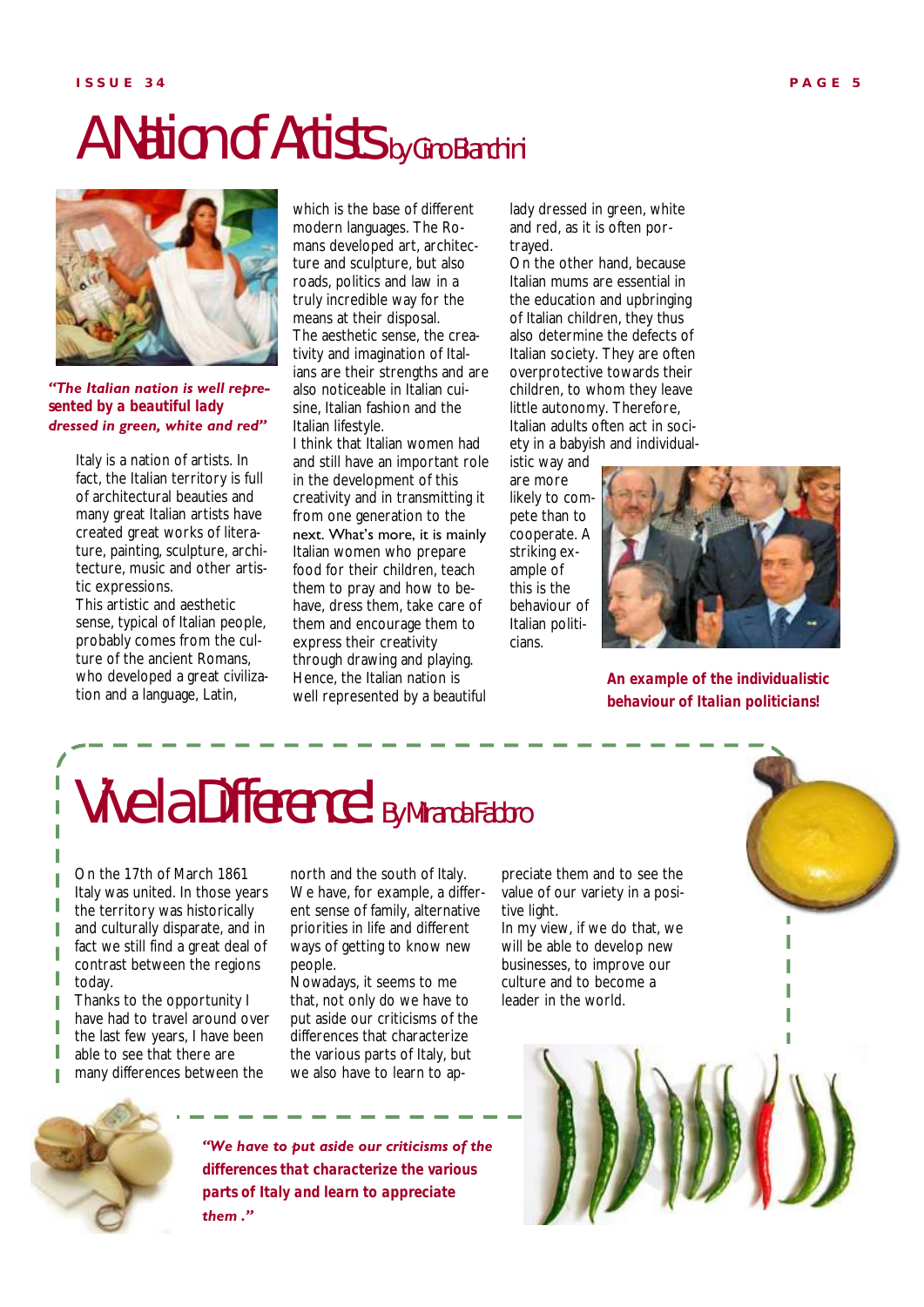## A Joyous and Passionate Tour Around the...



*The Royal Castle of Racconigi*

There are a range of gardens from the north to the south of the Italian Peninsula. What really amazes me about a garden is the variety of plants, herbs and fruit which are cultivated with extraordinary care or laid out for pleasure. With warmer weather and the first signs of spring, now it is the perfect time to explore the great outdoors and enjoy nature.

Some of the best spring displays are here. So, find your perfect "daycation" with me even if the weather is dull and grey because there are plenty of colours to see.

The **Royal Castle of Rac-**

**conigi** is a palace and landscape park in Racconigi, Cuneo. It is one of the residences of the Royal House of Savoy and since 1997 it has been on the UNESCO World Heritage

Sites List, as well as winning the "Italy's Best Park" competition in 2010. It houses a magnificent large park in the French style, as well as an English landscape garden.

The gardens of **Villa Taranto**, by Lake Maggiore in Piedmont, were created with the ambition of creating a botanical complex of international

standing. The 16 hectares were



transformed into a real heaven, rich in evocative scenery. Flower-beds, little ponds, parterres, woods, fountains and alternate lawns form the gardens, which are open to the public from April to October. I visited during a unusual event called "The Feast of the Tulip" (every year from the 25th of April to the 1st of May) where visitors can receive a free plant or flower cultivated in the garden.

The **Cervara** is situated on a sheer cliff between Santa Margherita and Portofino. The monumental Italian garden is on two levels connected by pergolas and steps. On the lower part box-tree hedges are shaped in geometric designs such as cones and graded cones. Among the numerous species we can find citrus plants, oleanders, Aleppo pines, a centuries-old pepper tree and rare pink capers. On the east side of the lower garden the pergola is covered with a huge purple wisteria that is more

> than a hundred years old.

> > Rising behind the Pitti Palace in Florence are the beautiful **Boboli Gardens**. They were originally designed for the Medici family and

are one of the earliest examples of the Italian garden which later inspired those of many European courts. The gardens extend over a vast area forming an open-air museum with antique and Renaissance statues, grottoes and large fountains. **Villa d'Este** in Tivoli, Rome, is also on the UNESCO World

*"Italy united by its wonderful array of parks and gardens, from the north to the south of the peninsular."*

Heritage List and won the "Italy"s Best Park" competition

in 2006. It is a masterpiece among Italian gardens, with its impressive concentration of fountains, lily ponds, grottoes, water features and water music. The imposing buildings and terraces are reminiscent of the Hanging Gardens of Babylon, while the water, feeding



*Rhododendrons in the gardens of Villa Taranto*

through an aqueduct and a tunnel under the city, recall the engineering wisdom of the Romans. After a long period of abandonment and deterioration the villa arose again when it became the property of the Republic of Italy.

**La Mortella** is the wonderful garden on the island of Ischia, in the Bay of Naples. The garden hosts a collection of plants from different parts of the world, such



*The Boboli Gardens in Florence*

as tree ferns, from Australia and New Zealand, proteas (exotic flowers) and aloes from South Africa, yuccas and agaves from Mexico and also magnolias, camellias, bahuinias (ferns), palm trees and cycads (neither palm nor fern!) Everything in the gar-

den is rosy. It is divided into two parts: a lower garden in the valley and an upper garden on the hill with verti-



*Box-tree hedges at the Cervara*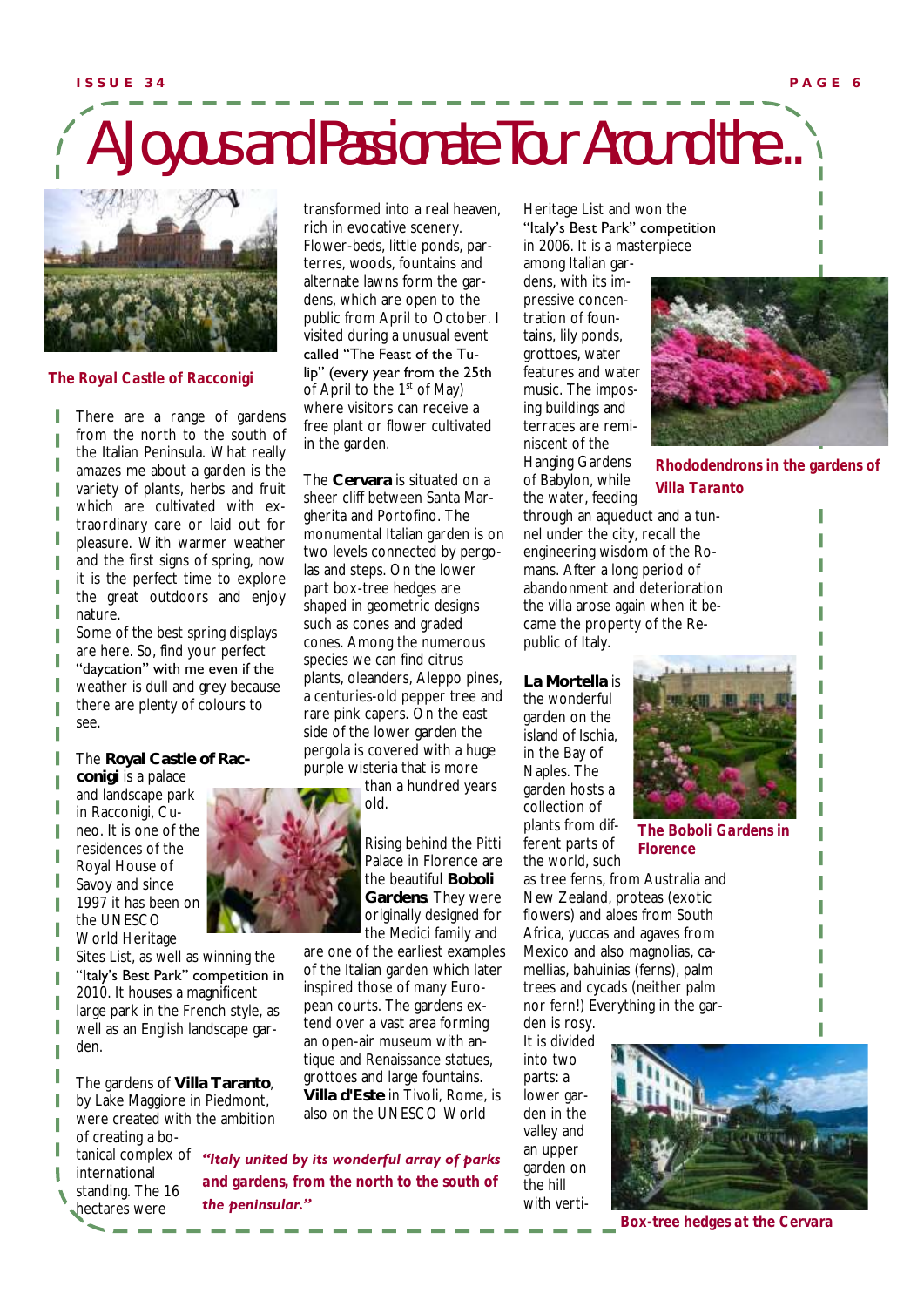### ...Most Beautiful Italian Gardens by Paola Gasparini



*The beautiful Philipino jade vine at La Mortella*

lower garden in the valley and an upper garden on the hill with vertical terraces cut directly into the rock. The whole garden has a landscape with water features, fountains, pools and rills displaying a collection of water plants. The extremely rare tropical creeper, the so-called jade vine from the Philippines, also grows here and lavishes its unrivalled hanging trusses of jade green flowers.

The name of **La Cutura** in Lecce, Puglia, comes from "Li cuti" which means rocks. Actually in this area the ground is full of rocks and stones. It has been recently transformed into a botanical garden which has the best collection of cacti in the whole of Italy. There are two thousand specimens in the collection. There is a Rocky garden with fifty agaves and eighty prickly pears from America and Mexico. Furthermore, a beautiful greenhouse houses almost every cactus from all over the world. It is the best collection of them in Italy.

The Garden of **Kolymbetra,**  has returned to its former glory after decades of neglect. It's the true jewel of the Valley of the Temples in Agrigento, Sicily. It grows in the heart of the archaeological and monumental park in a small valley

surrounded by walls of tufa, which form the natural boundary. Throughout the valley there are poplars, willows and tamarisks. On the ample terraces between the charming and high limestone walls, there is an old citrus grove, full of many rare species and varieties which are now cultivated according to the techniques of the Arabic tradition. It has been on the UNESCO World Heritage List since 1997.

Spring has arrived, so it's time to plan your visit**.** Visiting these gardens is time well spent!



*Part of the amazing cactus collection at La Cutura in Lecce.*

### About Italy Quiz - How well do you know your country?





### *Can you identify where these tourist snaps were taken?*











*(answers on page 8)*